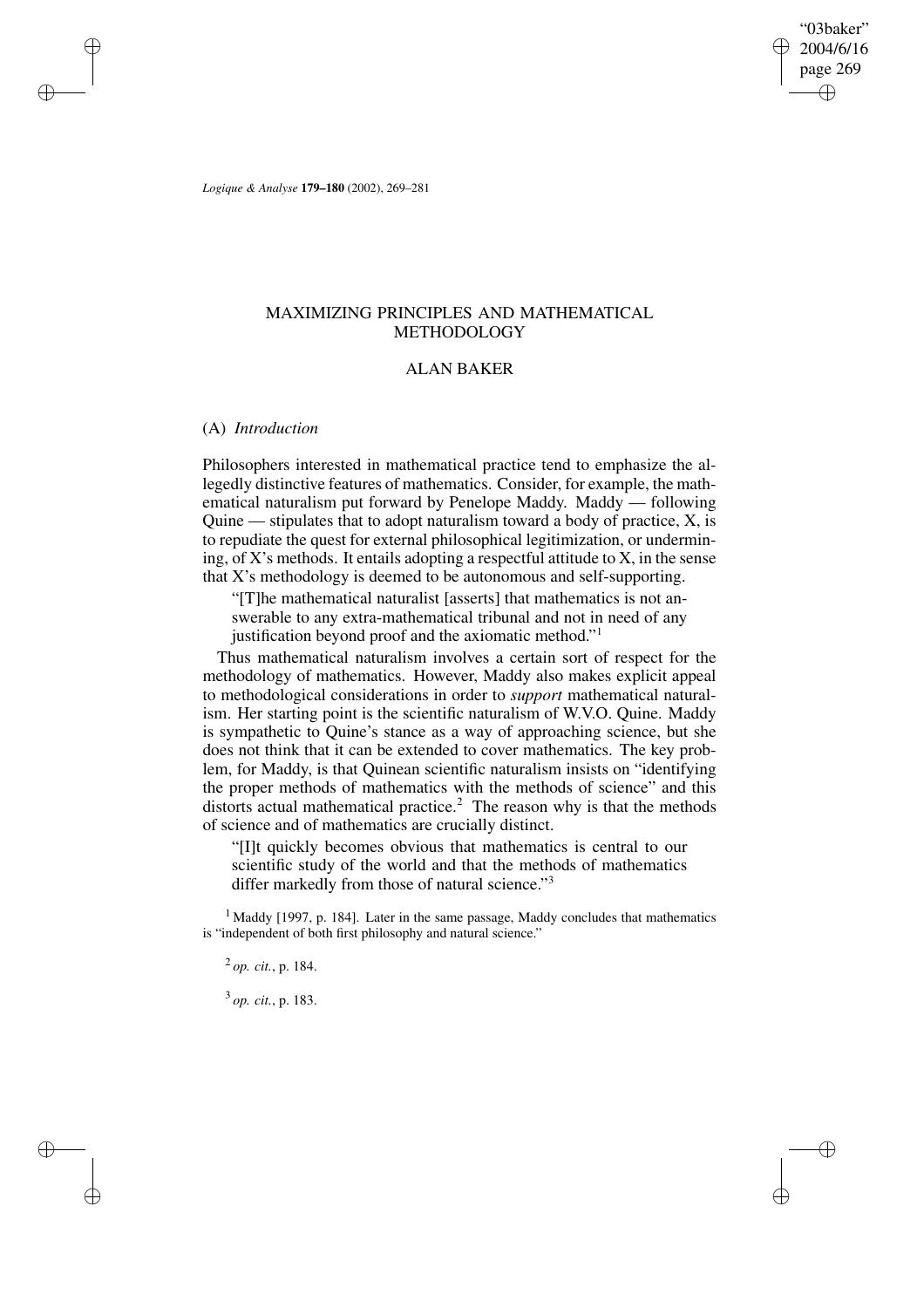## "03baker" 2004/6/16 page 270 ✐ ✐

✐

✐

### 270 ALAN BAKER

How precisely do they differ? Maddy highlights an alleged contrast between the respective attitudes of the two disciplines towards ontology and ontological posits. She argues, in particular, that set theorists utilize

"*maximizing principles of a sort quite unlike anything that turns up in natural science*: crudely, the scientist posits only those entities without which she cannot account for our observations, while the set theorist posits as many entities as she can, short of inconsistency." 4

There are certainly places in Quine's writings where he recommends that mathematical decisions be made on grounds of parsimony. For example, he recommends that set theorists adopt the axiom  $V = L$  since this provides an ample ontological underpinning for all conceivable applications of mathematics to science.<sup>5</sup> Maddy describes this as a stance which is "precisely opposite to that of the set theoretic community." 6

My project in this paper is to investigate whether appeal to ontological maximization principles does in fact mark a clear methodological divide between mathematics and science, as Maddy claims. Mathematical naturalism rightly encourages philosophers to pay close attention to the details of mathematical practice. However, the philosophical *motivation* for this view turns out to be rooted in a caricature of mathematical practice which exaggerates the differences between mathematical and scientific methodology. I shall argue that once we play closer attention to the diversity of actual mathematical and scientific practice, it becomes clear that ontological maximization does not delineate a sharp methodological divide between the two. Part of the confusion here stems from the fact that philosophers have tended to focus their attention on pure, foundational mathematics on the one hand, and on experimental, non-foundational science on the other. My thesis is that — in the case of ontological maximizing principles — the crucial distinction is not between mathematics and science, but between the foundational and non-foundational areas of each practice. If I am right then this alleged methodological discontinuity between mathematics and science cannot legitimately be used to motivate Maddy's mathematical naturalism.

4 *op. cit.*, p. 131, (my italics).

<sup>5</sup> "Considerations of simplicity, economy, and naturalness ... support Gödel's axiom of constructibility,  $V = L$ ." (Quine [1990, p. 95]) Here V is the universe of sets and L is the constructible sets.

 $^{6}$  Maddy [1997, p. 106].

✐

✐

✐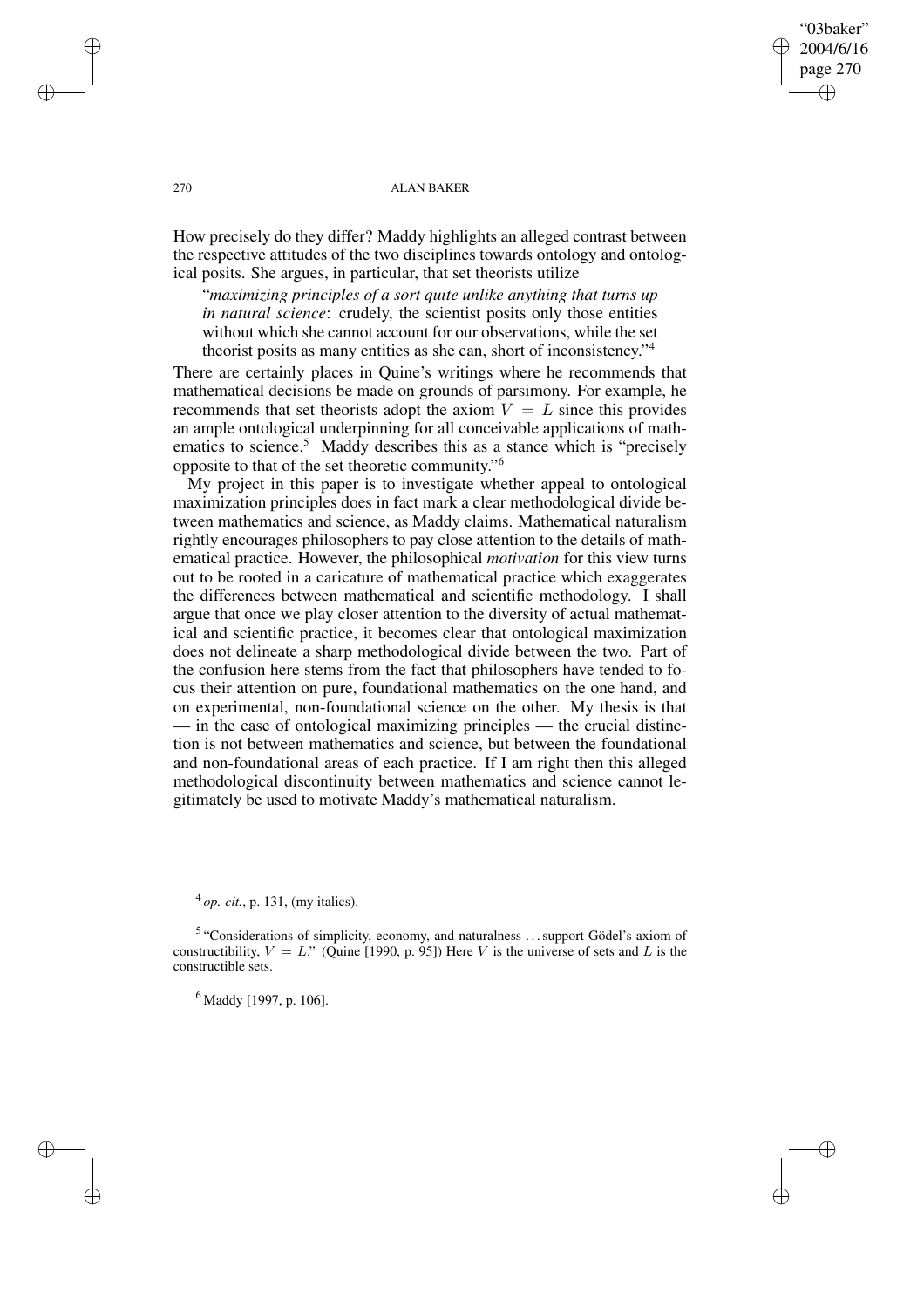# (B) *MAXIMIZE in Set Theory*

✐

✐

✐

✐

Maddy's mathematical naturalism ought more properly to be labeled 'set theoretic naturalism' — indeed Maddy herself calls it this at various points in her writings. She explicitly restricts her attention to set theory (as is apparent from the third quote from section (A) above), and it is from this particular — albeit important — branch of mathematics that she draws her picture of mathematical methodology.<sup>7</sup> Within set theory, Maddy identifies a methodological principle which she calls MAXIMIZE. I want to start by trying to get clearer about what this principle amounts to.<sup>8</sup>

Maddy's initial characterization of MAXIMIZE, in her book *Mathematical Naturalism*, is as follows:

"[T]he set theorist posits as many entities as she can, short of inconsistency."<sup>9</sup>

As it stands, this is clearly too crude. First off, the set-theorist (at least one pursuing pure set theory) only posits *sets*. <sup>10</sup> Set theory is not strengthened in the eyes of mathematicians by adding an axiom which asserts the existence of electrons, or of unicorns. Second, it is unclear just what 'as many as we can' means in radically transfinite contexts, contexts which are of course characteristic of the higher reaches of set theory.<sup>11</sup>

Later in her book, Maddy makes some more detailed remarks. She characterizes MAXIMIZE as a principle which states that the set-theoretic arena should be "as generous as possible," and that the set theoretic axioms should be "as powerful and fruitful as possible."<sup>12</sup> It is worth noting that these two goals do not always pull in the same direction. Mathematical axioms can expand ontology by making existence claims, but they can also contract ontology by imposing more stringent conditions for admission into the domain of a given theory. Restrictive axioms may turn out to be very fruitful, and

 $<sup>7</sup>$  In her [1997, p. 210], Maddy explicitly acknowledges this restriction to set theory,</sup> based on her own expertise, but sees no reason why a similar naturalistic account should not be extended to other branches of mathematics.

 $8$  cf. Maddy [2001, p. 26]; "[I]t is a delicate matter to tease out the exact content of MAXIMIZE."

9 *op. cit.*, p. 131.

 $10$  And even impure set theory is indifferent to the (internal) properties of individual atoms.

 $11$  A third issue concerns what should be done when there are several, mutually inconsistent, equally maximal alternatives.

<sup>12</sup> *op. cit.*, p. 210.

"03baker" 2004/6/16 page 271

✐

✐

✐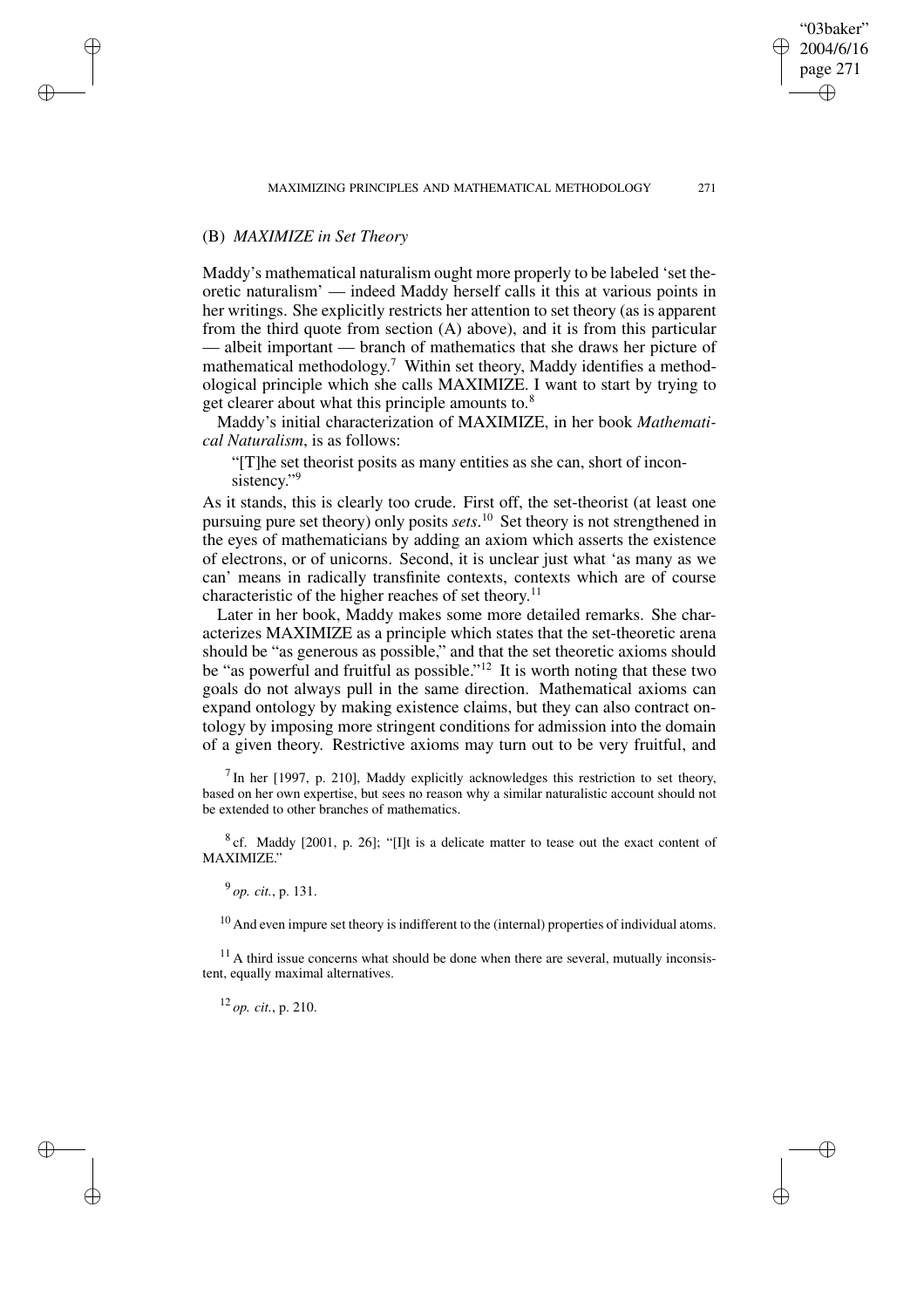## "03baker" 2004/6/16 page 272 ✐ ✐

✐

✐

### 272 ALAN BAKER

powerful, despite (or maybe precisely *because*) they limit the set-theoretic arena. Another question concerns how to makes sense of the talk of possibility which is present in each of the above characterizations. Maddy's initial talk of inconsistency suggests that it is *logical* possibility which is operative here.

Maddy's final remark in her book concerning the nature of MAXIMIZE is the following claim:

"One way in which [set theory] should MAXIMIZE is in the range of available isomorphism types."<sup>13</sup>

Maddy spends some time in the final chapter of the book exploring various subtleties in the application of MAXIMIZE, interpreted in the above sense, to the issue of whether to adopt  $V = L$ . Part of the difficulty is that there is no 'neutral' court of appeal from which to compare the range of isomorphism types of two alternative set theories.

Rather than press for a further sharpening of the precise content of MAX-IMIZE, a project that has been pursued to some extent in a recent paper by Löwe,  $^{14}$  I shall confine myself here to three more general remarks. First, MAXIMIZE is not a principle of 'anything goes' or 'postulate what you want.' In fact, as a principle, MAXIMIZE is quite restrictive. If there is a unique way to fully expand a theory's ontology, then MAXIMIZE gives the mathematician no choice but to pursue it. Second, MAXIMIZE is a tool for comparing theories, not a way of determining what to include in the ontology of a given theory. There are two separate ontological questions here, which need to be distinguished. On the one hand, what *theories* should we accept? On the other hand, what *entities* should we postulate, given our accepted theories? This latter question is generally more straightforward in mathematics than in science. What exists according to a given mathematical theory is what follows from its axioms. In the case of science the issue is more complicated; what exists according to a scientific theory depends on the interaction between that theory and empirical observations. Third, MAXIMIZE does not appear to be an overriding maxim of theory-choice (unlike, for example, CONSISTENCY). Rather it must be weighed against other methodological maxims, whose nature and strength may vary according to context.<sup>15</sup>

<sup>13</sup> *op. cit.*, p. 211.

<sup>14</sup> Löwe [2002].

<sup>15</sup> How MAXIMIZE might be weighed against other theoretical considerations is discussed by Maddy [1997, final chapter] and by Löwe [2002].

✐

✐

✐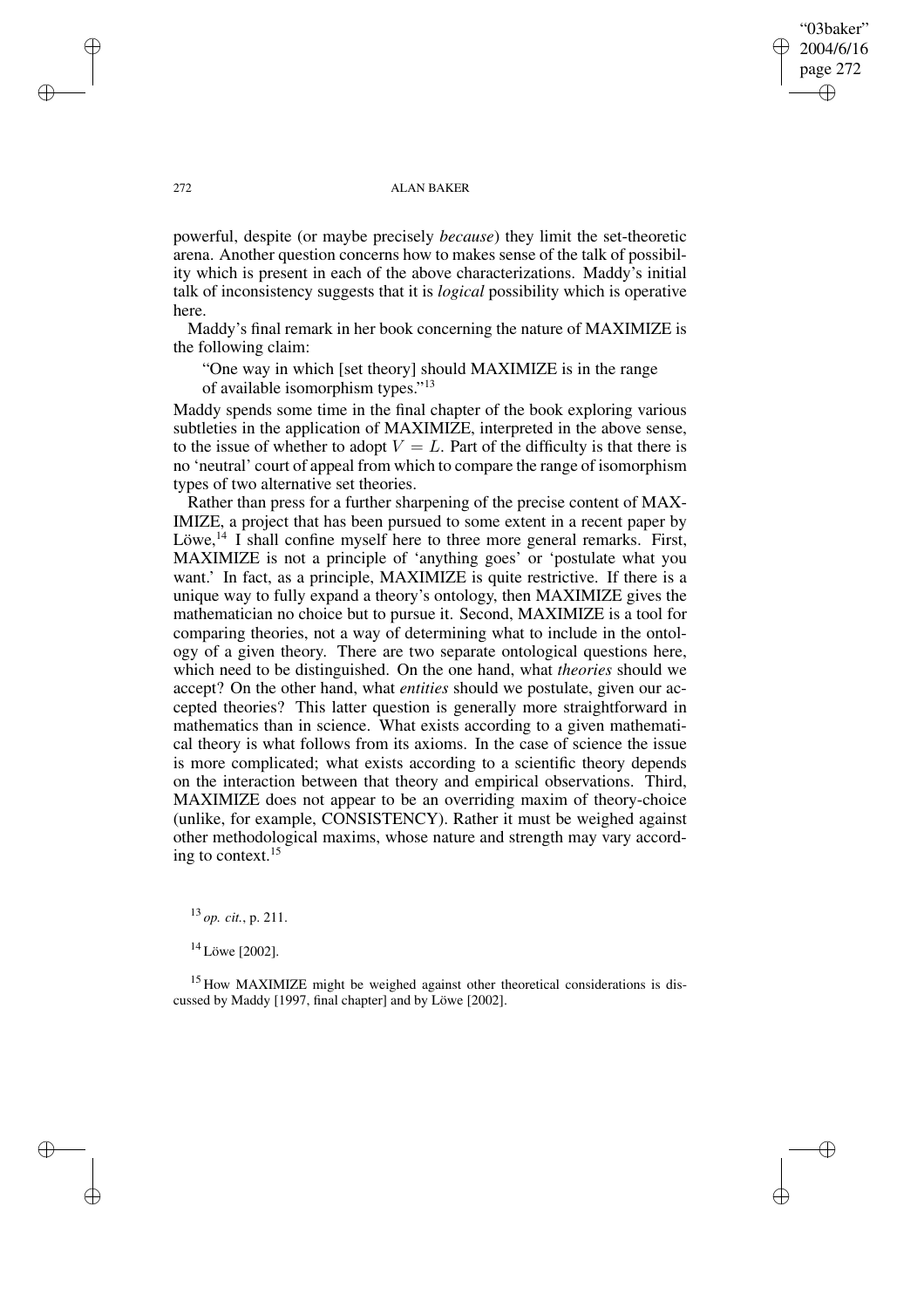Putting together these three points, I propose the following rough characterization of MAXIMIZE:

Other things being equal, if set theoretic axioms  $S_1$  have a greater range of isomorphism types than set theoretic axioms  $S_2$  then we ought to prefer  $S_1$  over  $S_2$ .

In the context of set theory, then, the aim of this principle is to extend the range of 'large' cardinals upwards as far as possible. More generally, MAX-IMIZE is an example of a type of principle of plenitude that I shall refer to as *supersizing plenitude*.

### (C) *MAXIMIZE in Other Branches of Mathematics*

✐

✐

✐

✐

Let us grant, then, with Maddy that MAXIMIZE is indeed a methodological principle of set theory. Does MAXIMIZE (or something like it) play a methodological role in any branches of mathematics other than set theory? Once we move away from the foundational orientation of set theory and into other areas of pure mathematics, there does seem to be more of an openness to simultaneously pursuing various alternative, possibly mutually inconsistent, theories. Thus some group theorists study commutative groups, while others study non-commutative groups. This is closer to 'anything goes,' though not completely so since there is certainly room to criticize particular choices of theory as intractable, as trivial, or as mathematically uninteresting in some other way. However, there is no pressure to choose between these various alternative theories, no reason for example to fix either on commutative or on non-commutative groups as the 'proper' subject of group theory. Also, even when reasons are given for preferring one line of research over another, MAXIMIZE can cut both ways. Extending the ontology of a pure mathematical theory does not always make it more fruitful, valuable, or interesting.

When we move to areas of mathematics that are more closely tied to applications, a rather different scenario emerges. On the one hand, there is a desire not to use any mathematical theory that is unnecessarily strong for the task at hand. If a more powerful theory also brings with it greater complexity, then a weaker (but still adequate) theory will normally be preferred. For example, in order to measure lengths we need not just rational but real numbers, but there is no need — and hence no reason — to use complex numbers. On the other hand, there seems to be no 'cost' *per se* associated with extra mathematical ontology, even if it is not strictly necessary. Thus if expanding the domain of mathematical entities makes a theory simpler to

"03baker" 2004/6/16 page 273

✐

✐

✐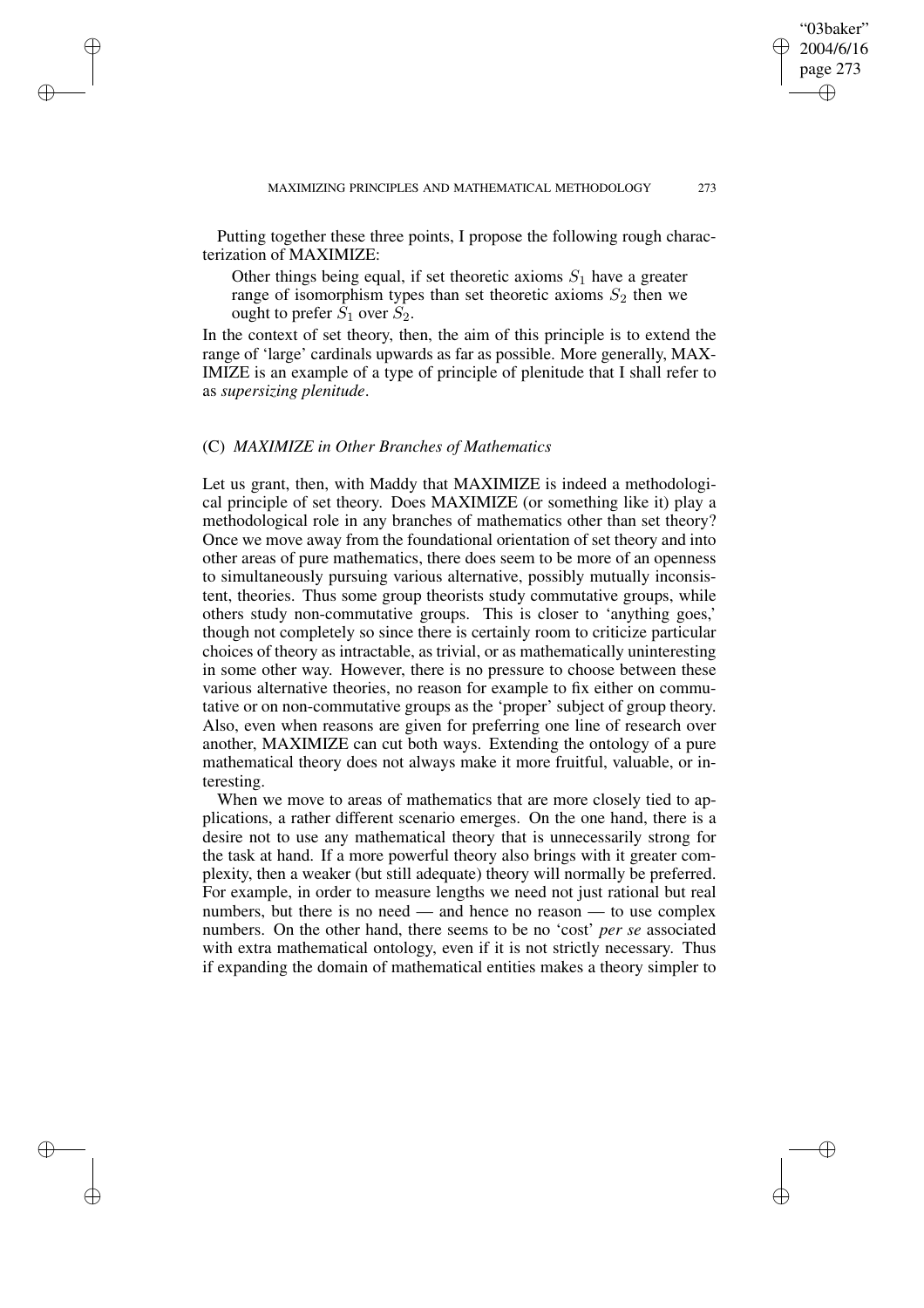"03baker" 2004/6/16 page 274 ✐ ✐

✐

✐

### 274 ALAN BAKER

apply, or unifies two otherwise distinct areas of science, then there is no reason not to prefer the expanded theory over its competitors in the context of applications.<sup>16</sup>

In short, it seems clear that the role of MAXIMIZE in many areas of mathematics is marginal at best. While there may be no cost associated with extra ontology in mathematics, as perhaps there is in empirical science, nor is there any significant value attached to extra mathematical ontology in and of itself. Assuming that this initial assessment is correct, relying solely on MAXIMIZE does not suffice to ground a mathematical naturalism that extends beyond set theory and related foundational areas.

## (D) *Parsimony and Plenitude in Empirical Science*

Even if a broad-based mathematical naturalism is untenable, it may still be possible to hang on to a set theoretic naturalism based on appeal to MAXI-MIZE. However, this will only work if maximizing principles do not operate in any parts of empirical science. The standard view, as expressed in the previous remarks by Quine and Maddy, is that it is minimizing principles not maximizing principles — which have force in science. In other words, scientific methodology utilizes principles of parsimony but not principles of plenitude.

I agree with the first part of this claim but not the second. I have argued elsewhere, based on case studies from experimental physics, biology, and geology, that parsimony is a theoretical virtue in many areas of science, and that Occam's Razor and other related 'principles of parsimony' are utilized both explicitly and implicitly by working scientists.<sup>17</sup> However, once we move to the more foundational areas of theoretical physics, the role of parsimony is considerably less clear-cut. In particular, the rise of particle physics and quantum mechanics in the 20th Century has seen various principles of plenitude being appealed to as an essential part of the theoretical framework.

A particularly clear-cut illustration of an appeal to a principle of plenitude in modern physics is provided by the case of magnetic monopoles. Maxwell's theory of electromagnetism, developed in the 19th Century, postulates numerous analogies between electric charge and magnetic charge. One experimental difference, however, is that magnetic charges always come

✐

✐

✐

<sup>&</sup>lt;sup>16</sup> Colyvan [2002] gives an example where the move from real to complex numbers allows a unified approach to solving differential equations of the form  $y' - y'' = 0$ , and  $y' +$  $y'' = 0$ . For a more detailed discussion of domain extension and its potential benefits within mathematics see Manders [1989].

 $17$  See Baker [1999, Chapter 4].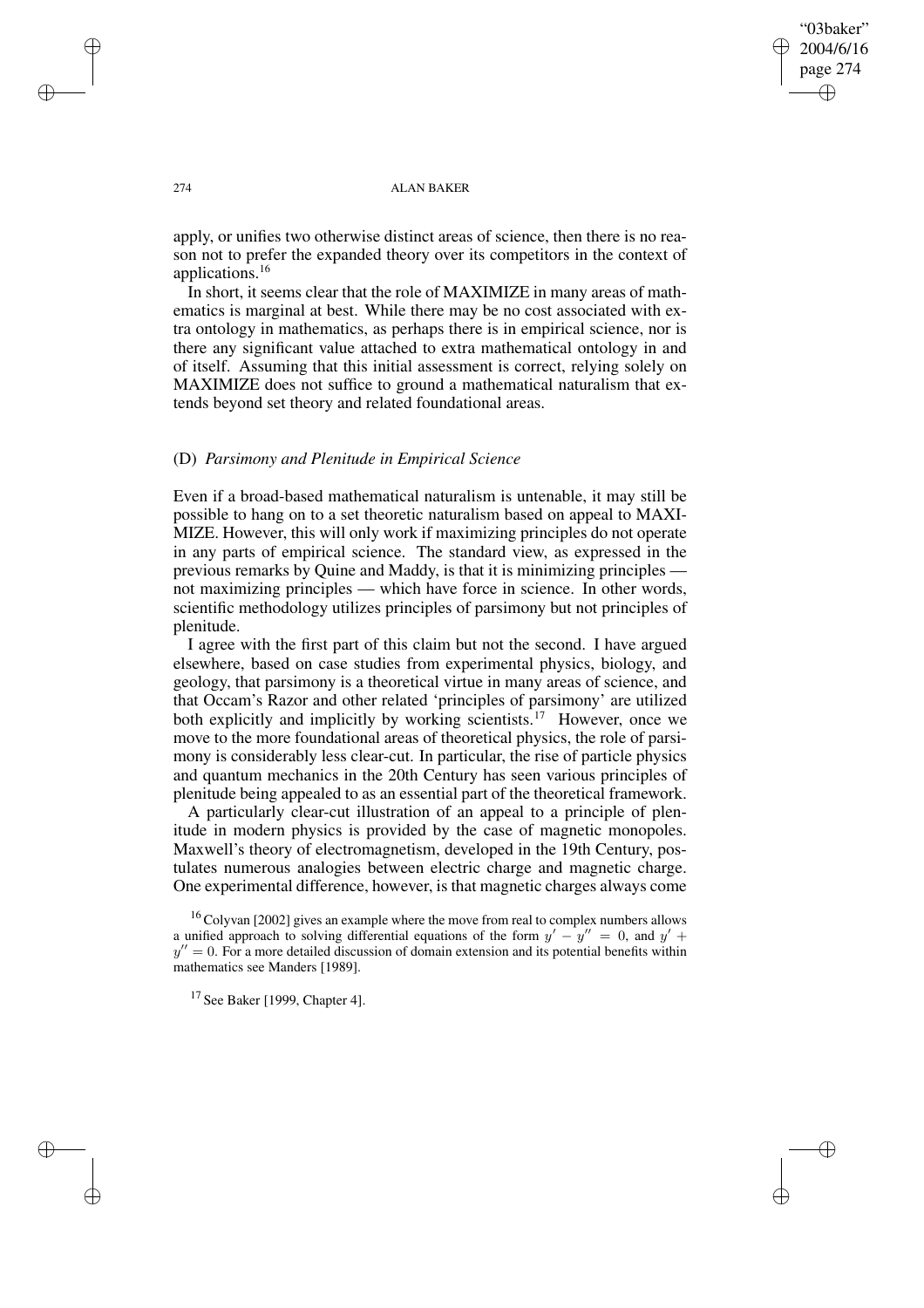MAXIMIZING PRINCIPLES AND MATHEMATICAL METHODOLOGY 275

in oppositely-charged pairs, called "dipoles,"<sup>18</sup> whereas single electric charges, or "monopoles," can exist in isolation. Physicists began to wonder whether there was some theoretical reason why *magnetic* monopoles could not exist. In the early decades of this century it was thought that the newly developed theories of quantum mechanics ruled out the possibility of monopoles, and this is why none had ever been detected. However, in 1931 the physicist Paul Dirac showed that the existence of monopoles is consistent with quantum mechanics, although it is not required by it. Despite the inconclusive nature of this theoretical result, Dirac went on to assert the existence of monopoles, arguing that their existence is not ruled out by theory and that "under these circumstances one would be surprised if Nature had made no use of it."<sup>19</sup> This appeal to plenitude was widely — though not universally — accepted by other physicists.

One of the elementary rules of nature is that, in the absence of laws prohibiting an event or phenomenon it is bound to occur with some degree of probability. To put it simply and crudely: anything that *can* happen *does* happen. Hence physicists must assume that the magnetic monopole exists unless they can find a law barring its existence.<sup>20</sup>

A more recent example of an appeal to a principle of plenitude involved the postulation of tachyons, which are 'superluminal' particles that move faster than light. Much as the existence of magnetic monopoles was originally thought to be ruled out by quantum mechanics, the existence of tachyons was thought to be ruled out by special relativity. Then, in 1969, Bilaniuk and Sudarshan showed that tachyons could be consistently described within the framework of special relativity. Having proved this result, the authors then argued as follows:

If [tachyons'] existence would not lead to any contradictions [with laws of physics] one should be looking for them. There is an unwritten precept in modern physics, often facetiously referred to as Gell-Mann's totalitarian principle which states that in physics anything which is not prohibited is compulsory. 21

<sup>18</sup> As in the North and South poles of a bar magnet.

<sup>20</sup> Ford [1963, p. 122].

✐

✐

✐

✐

<sup>21</sup> Bilaniuk and Sudarshan [1969, p. 44].

"03baker" 2004/6/16 page 275

✐

✐

✐

 $19$  Dirac [1930, p. 71, note 5].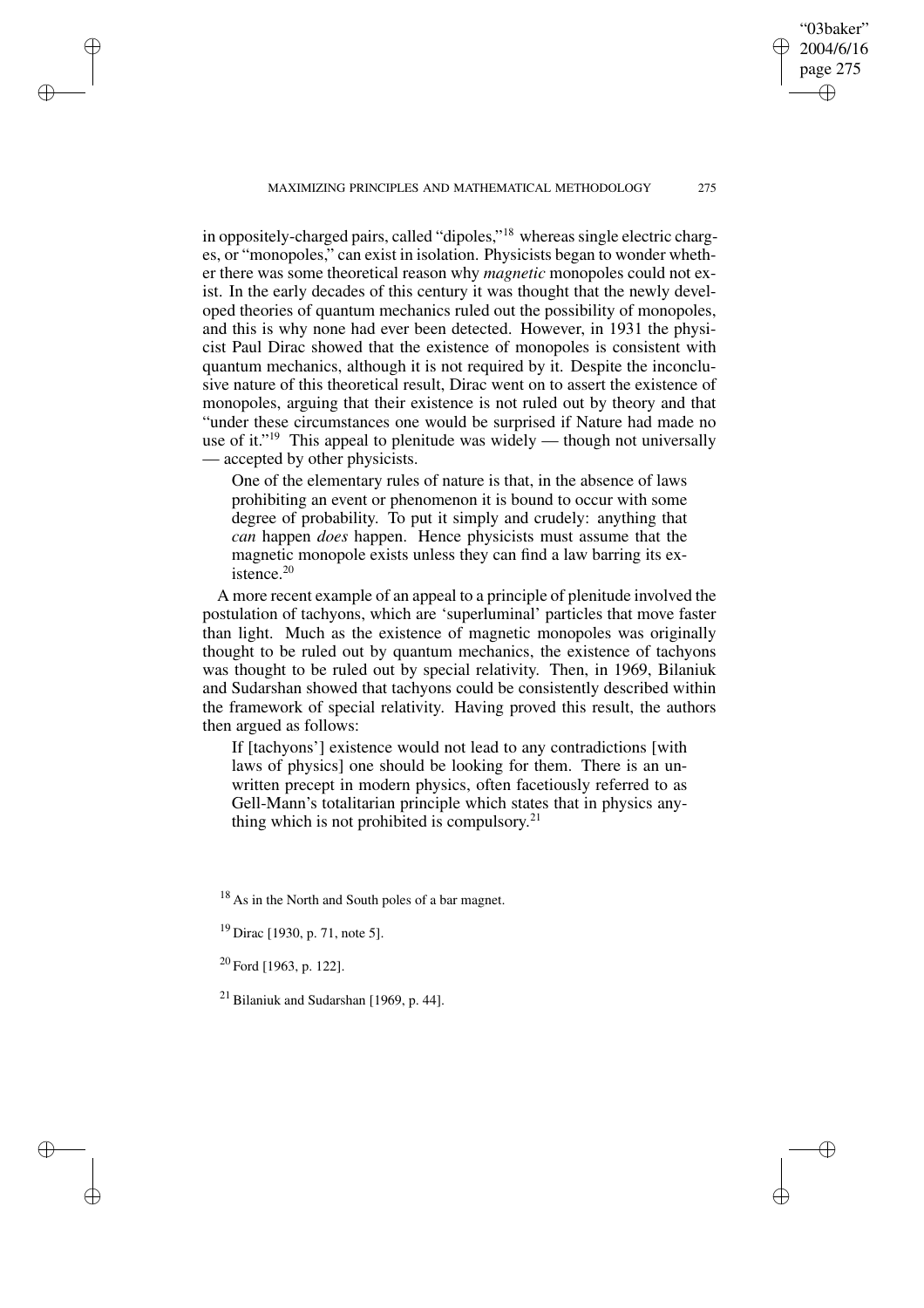"03baker" 2004/6/16 page 276 ✐ ✐

✐

✐

### 276 ALAN BAKER

These examples indicate that principles of plenitude do play some role in scientific methodology and hence that such principles are not the exclusive domain of mathematics.

### (E) *Foundations*

My central thesis is that ontologically expansive principles, such as MAXI-MIZE and plenitude, are more crucially linked to foundational role than to mathematics.<sup>22</sup> This thesis is tentative, and awaits in particular more data concerning mathematical practice. My present goal is more modest, and divides into two distinct parts. First, I shall defend the empirical claim *that* this link between plenitude and foundational role does occur. Second, I shall offer some philosophical reasons for *why* such a link might be expected.

In defense of the empirical claim, I appeal in the first instance to the historical record. Plenitude-style principles have tended to arise in areas that have been foundational in some sense, and to disappear from such areas if and when their foundational role ceases. Thus principles of plenitude appeared during the late medieval and early modern period in theology and in metaphysics, at a time when these areas were considered to constitute the basis of all rational inquiry. Perhaps the best-known version is associated with Leibniz, according to whom God created the best of all possible worlds with the greatest number of possible entities. As the natural sciences gradually took over this foundational role from theology and metaphysics in the 17th and 18th Centuries, principles of plenitude began to pop up in science, first in biology and later in chemistry. For example, plenitude was appealed to in 18th-century biology to argue for the existence of fantastical creatures such as mermaids. In fact there were two sorts of plenitude-based arguments that were offered. First, since the concept of mermaid was neither self-contradictory nor in conflict with the known laws of biology, some thinkers argued for their existence based on what might be termed *modal plenitude*. <sup>23</sup> Robinet, for example, writes:

✐

✐

✐

 $^{22}$  It should be noted that on p. 211 of her [1997], Maddy agrees that MAXIMIZE in set theory follows fairly directly from the intended foundational role of set theory for mathematics as a whole.

<sup>&</sup>lt;sup>23</sup> For a comparison with Dirac's defense of magnetic monopoles, see Kragh [1981, p. 149]. Kragh's criticism is slightly unfair to Dirac since the 18th-century biologists were making a very restricted existence claim, that mermaids exist now somewhere on earth, whereas Dirac's claim is unrestricted.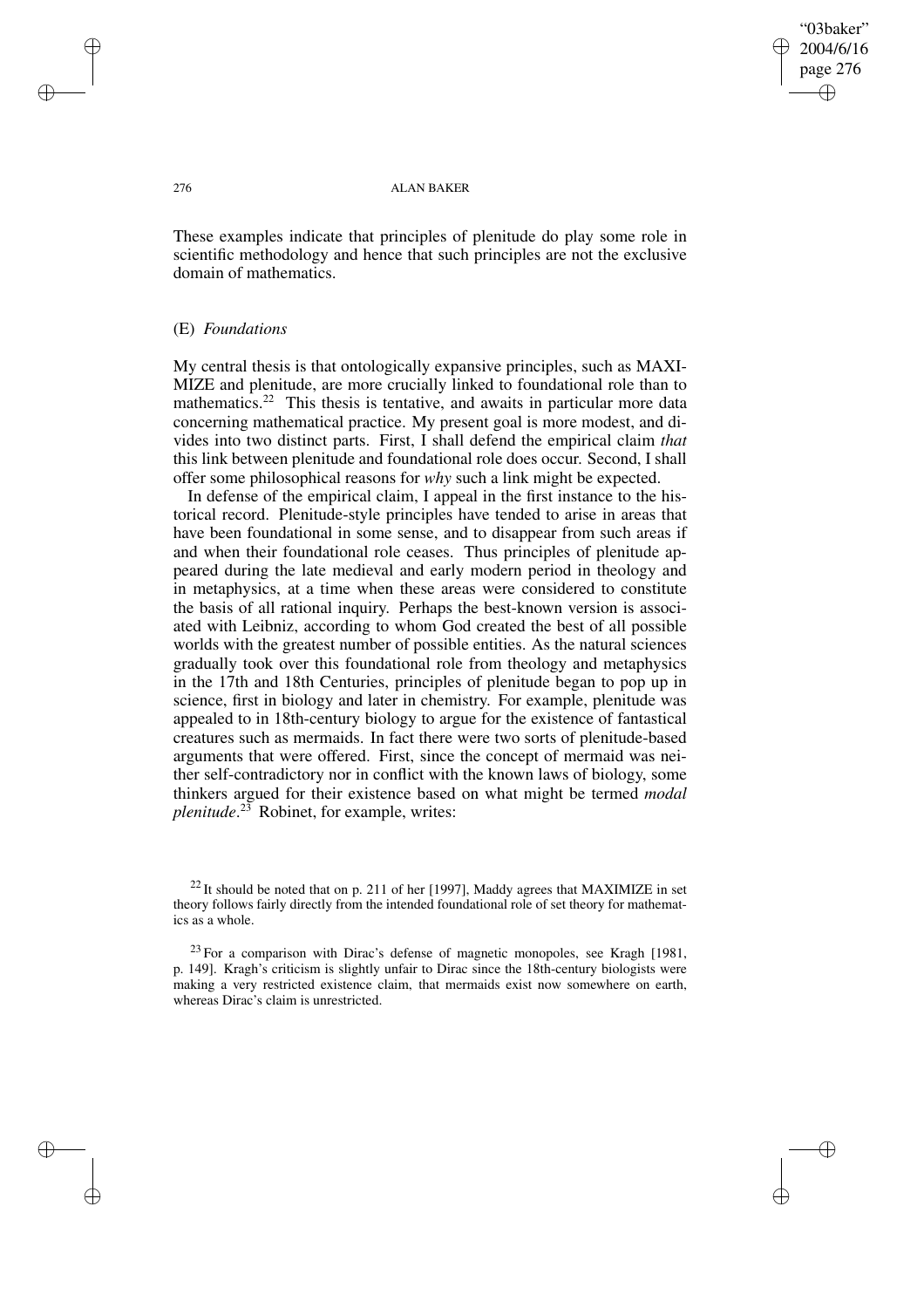"I have formed so vast an idea of the work of the Creator that from the fact that a thing can exist I infer readily enough that it does exist."<sup>24</sup>

✐

✐

✐

✐

Other thinkers, most prominently among them John Locke, defended the existence of mermaids based on *gap-filling plenitude*. <sup>25</sup> Thus Locke writes:

"In all the visible corporeal world we see no chasms or gaps. . . . Amphibious animals link the terrestrial and aquatic together; . . . not to mention what is confidently reported of mermaids or sea-men."26

Appeals to gap-filling plenitude surface later, in the 19th Century, in the context of chemistry to argue for the existence of specific hitherto undiscovered elements based on filling in gaps in the newly conceptualized periodic table. Finally, as we saw in the previous section, 20th-century physicists have used principles of plenitude — especially modal plenitude — in drawing ontological consequences from theories such as general relativity and quantum mechanics.

This progression in the areas of application of plenitude principles, from biology through chemistry and then to physics, can be made sense of from the perspective of foundations. As long as biology and chemistry were assumed to provide their own internal foundations, plenitude played a methodological role. But once biologists started looking to chemistry to reveal the building-blocks of biological systems (i.e. biochemistry), and once chemists similarly turned to physics to reveal the building blocks of which the chemical elements are made (i.e. atomic physics), principles of plenitude in these areas fell by the wayside. Thus there does seem to be a sense in which plenitude has historically traced a path through the sciences which tracks the shifting search for foundations. Meanwhile we also find plenitude-style principles in the foundational areas of mathematics, in particular set theory and category theory, but not in other non-foundational mathematical theories.

So much for the empirical claim, that plenitude-style principles are closely linked to foundational theories. What is the *explanation* for this link? It should be noted that we have encountered three (potentially distinct) types of plenitude principle in our discussion thus far — gap-filling plenitude, modal plenitude, and supersizing plenitude — and that their respective links

 $24$  J.B. Robinet, quoted in Lovejoy [1957, p. 272]. Note that the theological origins of plenitude are quite apparent here!

<sup>25</sup> A mathematical example of gap-filling plenitude would be the extension of the rational numbers to the real numbers.

<sup>26</sup> Locke [1959, pp. 67–8]. Analogous arguments for the existence of angels, based on filling in the gap between mankind and God, were also popular in the 18th Century. (cf. Lovejoy [1957, pp. 189–190]).

"03baker" 2004/6/16 page 277

✐

✐

✐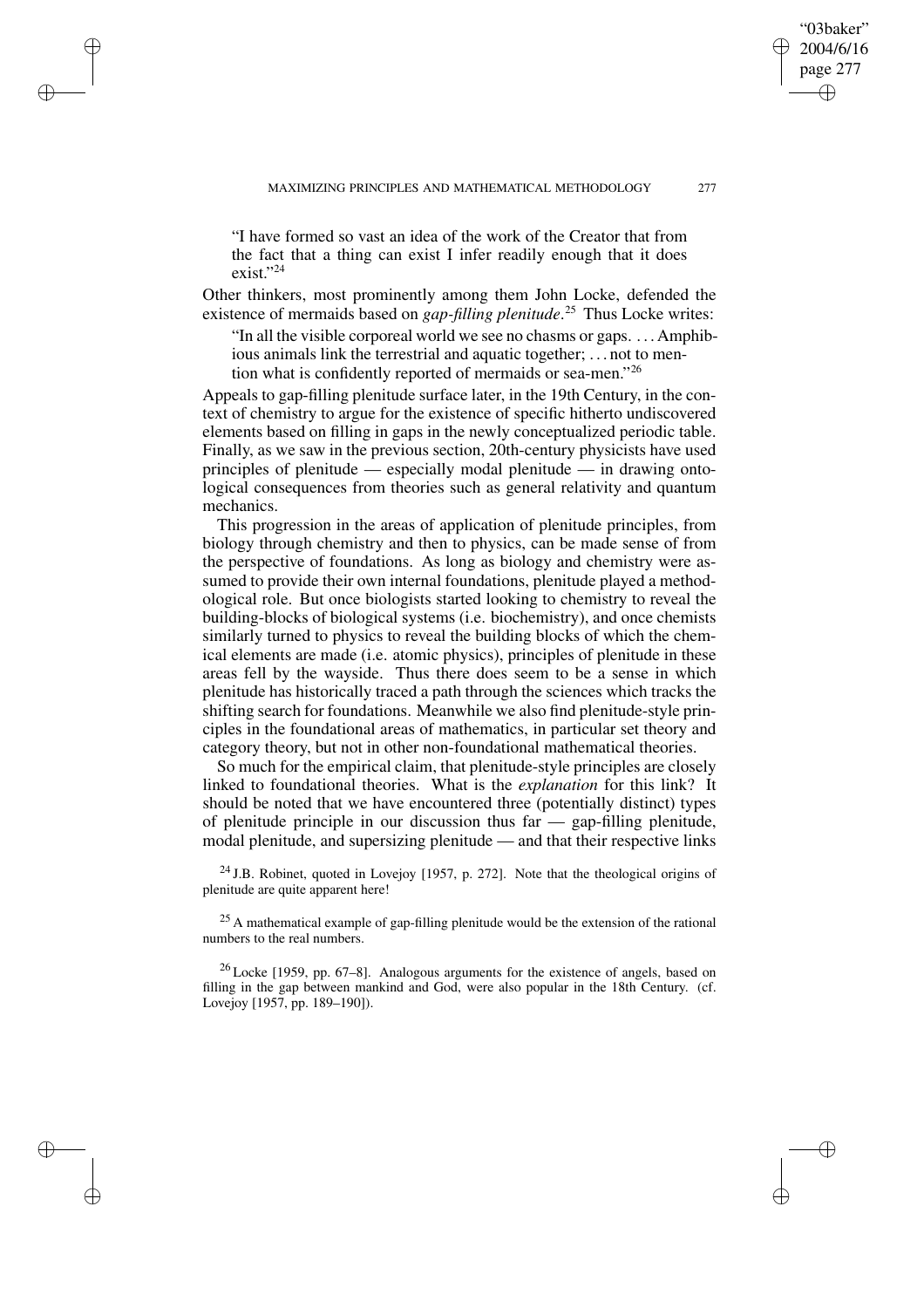"03baker" 2004/6/16 page 278 ✐ ✐

✐

✐

### 278 ALAN BAKER

to foundations may vary. I will suggest several factors which contribute, in varying degrees, to this link between plenitude principles and foundational goals.

First, foundational theories are further removed from direct observation and application. There are typically more intermediate levels between theory and data, thus insulating the theory from the details and messiness of the data. This allows 'aesthetic' principles of theory choice to hold more sway, with emphasis placed on theoretical virtues such as elegance, simplicity, symmetry, and uniformity. Principles of plenitude seem harder to maintain in situations more closely linked to observation, since the question 'If all these things exist, why can't we *observe* them?' becomes more pressing and harder to deflect. One might wonder to what extent our three types of plenitude principle can be viewed as aesthetic principles on a par with principles of simplicity and elegance. The case seems easiest to make for gap-filling plenitude, since there is a clear link here with the aesthetic virtue of symmetry. Modal plenitude might be viewed in terms of uniformity; it is a principle which enjoins theorists to make existence claims across all possible entities. What about supersizing plenitude? The extent to which this is an aesthetic principle of theory choice is trickier to gauge. Perhaps it can be thought of as an 'anti-arbitrariness' principle, counseling against placing *ad hoc* limits on the size of the domain of what there is.

A second feature of their remoteness from observation is that foundational theories tend to be more general in scope. Principles of plenitude make more sense in such contexts since it is less implausible to postulate the existence of entities which we have not actually observed. Conversely, plenitude principles whose scope is restricted either spatially or temporally seem correspondingly less compelling. We may join with physicists in postulating the existence of tachyons, given their consistency with the known laws of physics. But this in itself gives us no reason to postulate the existence of tachyons in this room, at this moment in time. Generality links up naturally with the anti-arbitrariness aspect of supersizing plenitude mentioned above. It also makes sense in terms of modal plenitude; the more general the scope of the existence claim, the more time and space there is for each possible outcome to be realized.

A third feature of foundational theories is that they often function as a storehouse of frameworks and techniques which can be brought to bear (maybe indirectly) on specific problems as and when they are needed. In this context, a principle such as MAXIMIZE can be seen as ensuring that the foundational theory has available all potential resources. We cannot predict just what will turn out to be applicable, or where it will be applied, so we should avoid at all costs placing arbitrary limits on the range of our foundational theories.

✐

✐

✐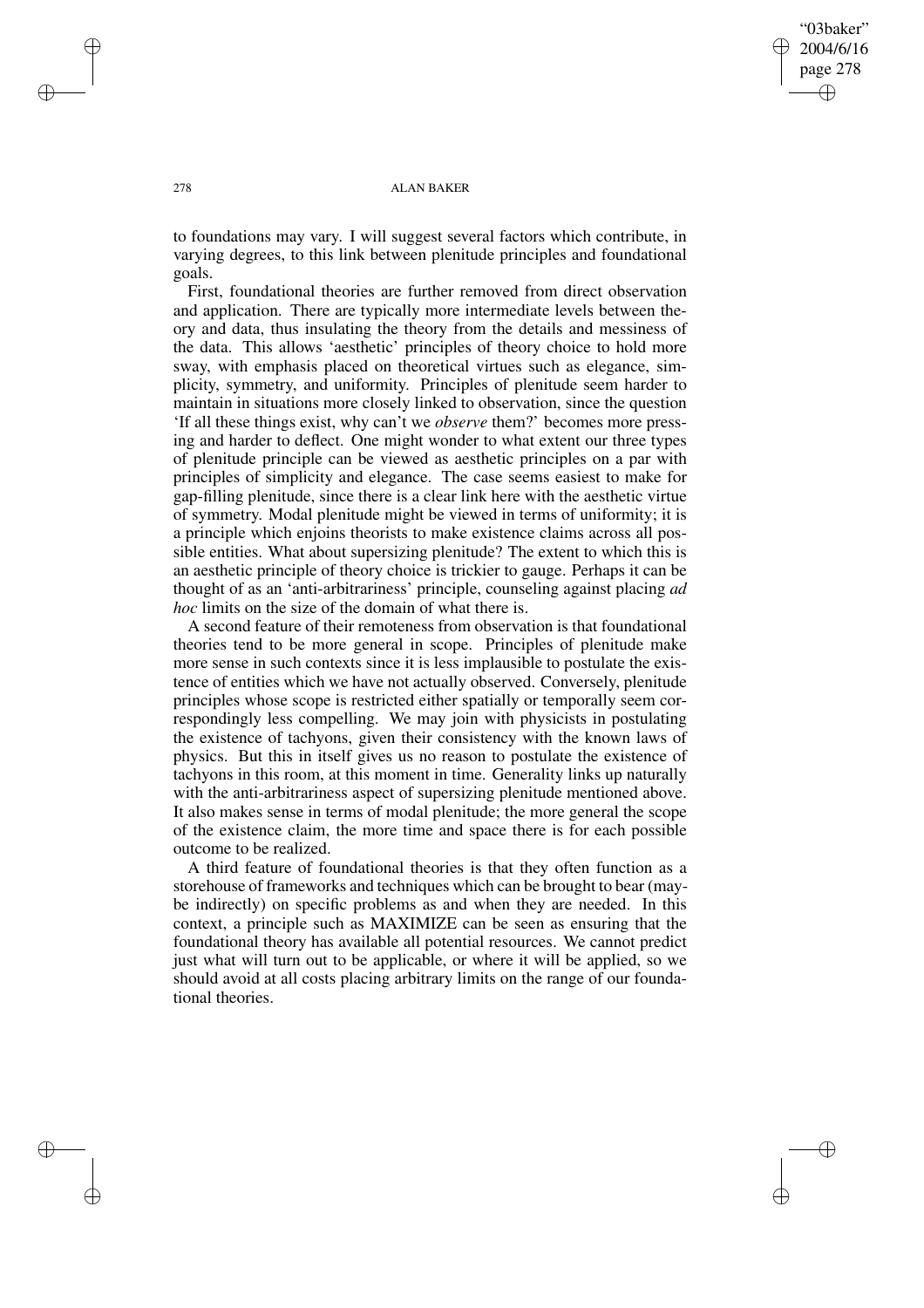But given the above remarks, why should we adopt MAXIMIZE — or some such principle — rather than taking the 'anything goes' approach? Maddy herself gives a plausible answer to this question, which connects up to a third feature of foundational theories, which is that they often aim to *unify* the various more specific theories they underpin.<sup>27</sup> Encouraging an 'anything goes' approach at the level of foundations is liable to produce a fragmented collection of theories which lacks unity, indeed maybe *cannot* be unified because different theories contradict one another.

### (F) *Conclusions*

✐

✐

✐

✐

When discussing methodology, most philosophers of science have focused on experimental and non-foundational science, while most philosophers of mathematics have focused on pure and foundational mathematics.<sup>28</sup> This has fostered the illusion of a sharp methodological distinction between these two disciplines. What I hope to have shown is that this methodological contrast may largely be a product of the foundational / non-foundational divide rather than the mathematics / science divide.

What can we learn from shifting our focus to the foundational / nonfoundational divide? It is ironic that the term 'pragmatic' can be applied both at the foundational and at the non-foundational ends of the spectrum, but with quite different meanings. At the foundational end, more attention tends to be paid to 'pragmatic' features of theories — in the Quinean sense of non-empirical features, such as simplicity, fruitfulness, and the like.<sup>29</sup> At the non-foundational end, and particularly once scientists are dealing with applications, considerations of a rather different sort come into play which are 'pragmatic' in the sense of being linked to immediate practicality. Here the focus is on what works, even if what works turns out to be ugly or nonrigorous.

Mark Steiner has described the methodology of the mathematician as "closer to that of the artist than the explorer." <sup>30</sup> I would argue that this metaphor more aptly describes the foundationalist than the mathematician. Thus the

 $27$  See Maddy [2001] for more details on this point.

 $28$  Note that philosophers of physics have paid attention to quantum mechanics, but they have mostly focused on interpretation of the formalism rather than on methodological issues.

<sup>29</sup> Recall that, for Quine, *all* features that systematically influence scientific theory choice are to some degree pragmatic, and are no less rational for being so.

<sup>30</sup> Steiner [1998, p. 154].

"03baker" 2004/6/16 page 279

✐

✐

✐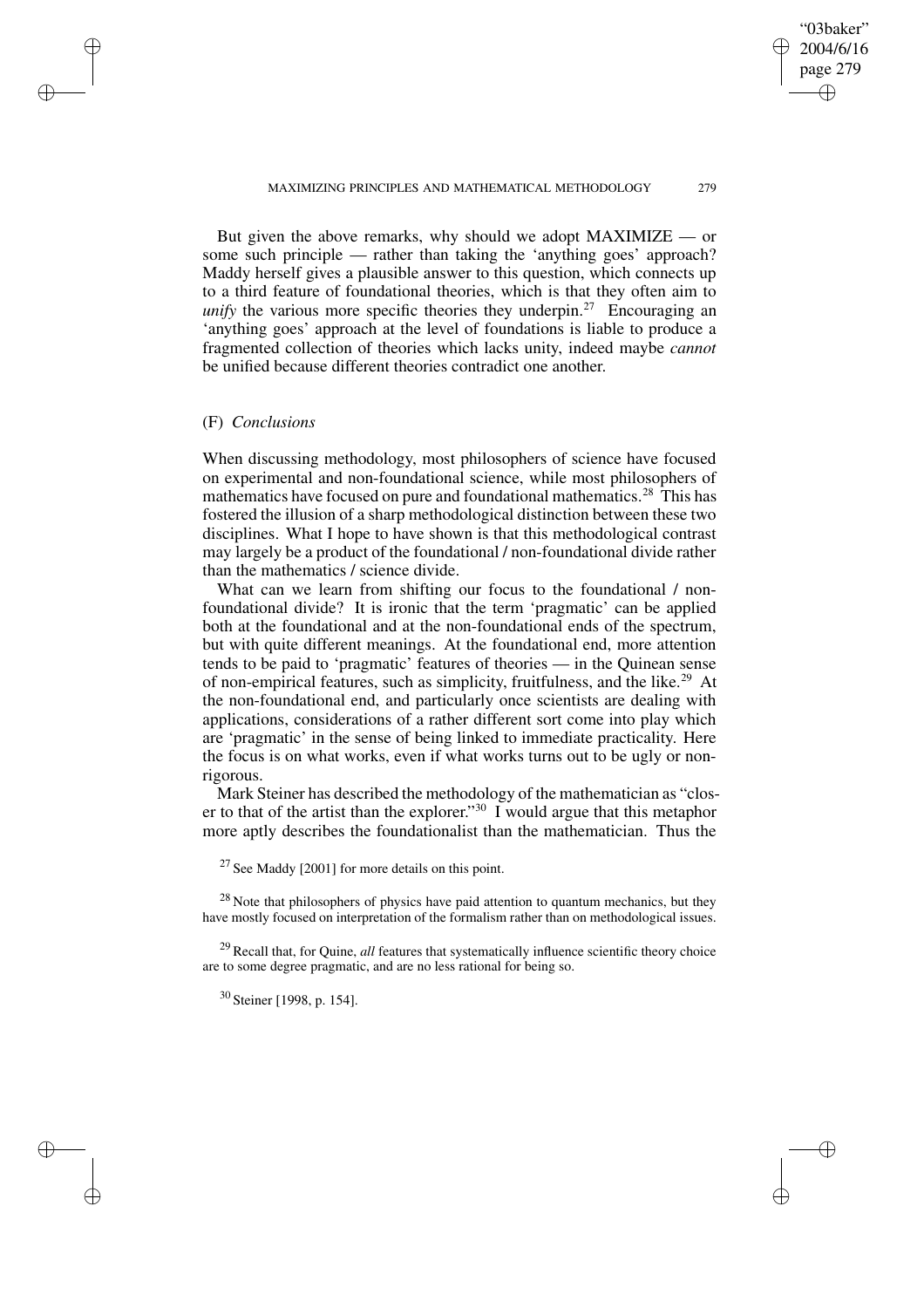"03baker" 2004/6/16 page 280 ✐ ✐

✐

✐

280 ALAN BAKER

methodology of the theoretical physicist may be closer to that of the artist, and that of the applied mathematician closer to that of the explorer. The foundationalist emphasis on rigor and lack of patience for 'fudges' and 'rules of thumb' arises out of a concern for global, long-term ends over local, shortterm ones. One of Maddy's chief criticisms of the Quinean indispensability argument is that a mathematics driven by considerations of applicability would be stifling. There is something right about this, but I would argue that it is foundational theories in general — and not only mathematical foundational theories — which would suffer in this way. A fundamental physics driven by short-term, foreseeable applications would likely be just as stifled.

The theme of this volume is mathematical practice. The thesis I have defended in this paper is that paying attention only to selected areas of practice can be just as philosophically misleading as paying no attention to practice at all. The tendency for philosophers to focus methodologically on pure, foundational mathematics on the one hand, and on experimental, nonfoundational science on the other, has encouraged philosophical views notably mathematical naturalism — which take the methodologies of mathematics and of science to be quite distinct. I have argued that — in the case of maximization — the real distinction is not between maximizing mathematics and minimizing science, but between the applied and foundational areas of each practice. Note that I am *not* claiming that there are no methodological differences between mathematics and science. It is just that the presence or absence of plenitude principles such as MAXIMIZE does not yield an adequate criterion for distinguishing the two areas of practice.

> Department of Philosophy Xavier University, Cincinnati OH E-mail: Bakerar@xavier.edu

# BIBLIOGRAPHY

- Baker, A. (1999) 'Indispensability and the Existence of Mathematical Objects,' Princeton University Ph.D. Thesis [unpublished].
- Bilaniuk, O-M & Sudarshan, E. (1969) 'Particles Beyond the Light Barrier,' *Physics Today*, 22, 43–52.
- Colyvan, M. (2002) 'Mathematics and Aesthetic Considerations in Science,' *Mind*, 111, 69–78.

Dirac, P. (1930) 'The Proton,' *Nature*, 126, 606.

Ford, K. (1963) 'Magnetic Monopoles,' *Scientific American*, 209, 122–131.

Kragh, H. (1981) 'The Concept of the Monopole: a Historical and Analytic Case Study,' *Studies in History and Philosophy of Science*, 12(2), 141– 172.

✐

✐

✐